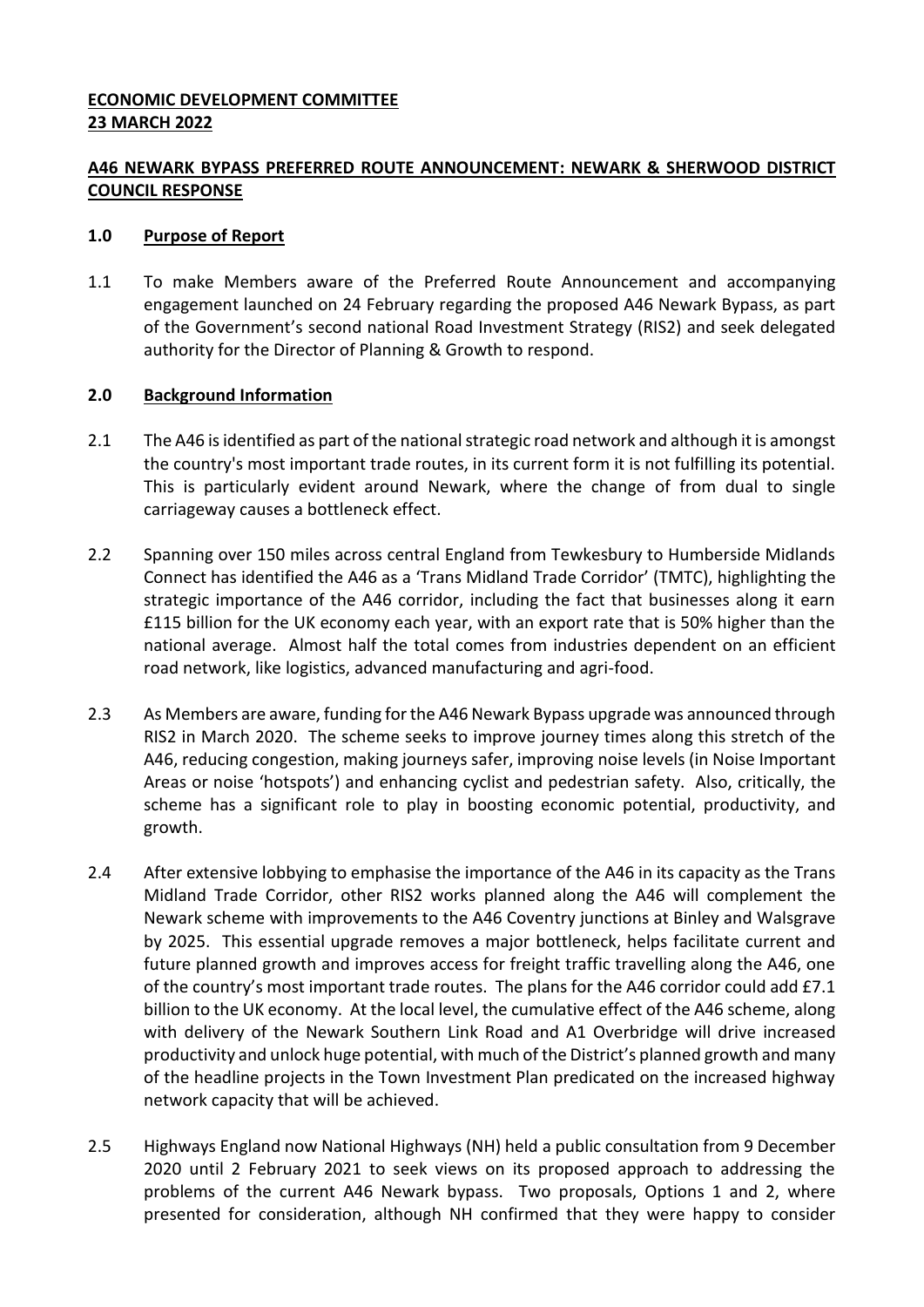'hybrid' responses which mixed and matched elements of the two options. Over 1,500 people responded to the consultation and a report in May 2021 summarising the feedback is available on the NH website [\(https://assets.highwaysengland.co.uk/roads/road](https://assets.highwaysengland.co.uk/roads/road-projects/A46+Newark+bypass/A46+Newark+Bypass+Public+Consultation+Report.pdf)[projects/A46+Newark+bypass/A46+Newark+Bypass+Public+Consultation+Report.pdf\)](https://assets.highwaysengland.co.uk/roads/road-projects/A46+Newark+bypass/A46+Newark+Bypass+Public+Consultation+Report.pdf).

- 2.6 Both of the options consulted upon included a new link and a new bridge over the A1 to the north of the existing bridge, along with improved access to the A1 by removing A46 throughtraffic from the Brownhills and Friendly Farmer roundabouts, allowing them to operate better. The critical differences between the options lay in the approach taken to negotiating the existing junctions at Newark Cattlemarket and at Winthorpe. In Option 1 the Cattlemarket Roundabout was not grade separated and the A46 linked into the Friendly Farmer Roundabout with an overbridge. In option 2 the Cattlemarket Roundabout was grade separated and a separate A46 crossed the A1 at Winthorpe and ran parallel to the current A46 but closer to Winthorpe, rejoining the current route at an enlarged Winthorpe Roundabout.
- 2.7 As members will recall the District Council made a detailed responses to the options consultation and it is attached at **Appendix A**. The Council provided "principle support for A46 Newark Bypass scheme, which is of local, regional, and national importance." Three imperatives where highlighted:
	- 1. Grade separation of the Cattlemarket junction is essential facilitate free flow of A46 traffic, delivering the improvements to journey times that lie amongst the headline objectives of the scheme.
	- 2. The upgrading of the strategic road network should not be done in a manner that compromises future potential to enhance the strategic rail network (i.e. removing the flat crossing at the intersection of the East Coast Main Line and the Nottingham to Lincoln Line).
	- 3. Recognition of other highways proposals in and around Newark and the need to ensure that traffic impacts are, as far as possible, minimised during construction and therefore urge Highways England to carefully assess modelling work underpinning the A46 proposals in order that traffic management approaches reflect the different scenarios that may arise from different combinations of works occurring at different times.

The Council also sought assurance that proper consideration be given to alternative schemes and proposals in the Winthorpe area given the level of concern about the proposed options in that area.

# **3.0 Preferred Route Announcement Proposals**

# *The Preferred Route Option 2 Modified*

- 3.1 On 24 February 2022 NH made its announcement on their preferred route for the A46 Newark Bypass and launched an information and engagement exercise. The route and various supporting document are available to view at [https://nationalhighways.co.uk/our](https://nationalhighways.co.uk/our-work/east-midlands/a46-newark-bypass/)[work/east-midlands/a46-newark-bypass/.](https://nationalhighways.co.uk/our-work/east-midlands/a46-newark-bypass/) The route arrived at is described as Option 2 Modified. The main features of this approach are:
	- Widening the A46 to a dual carriageway to provide two lanes in each direction between the Farndon and Winthorpe junctions
	- A new bridge over the A1 to the north of the existing bridge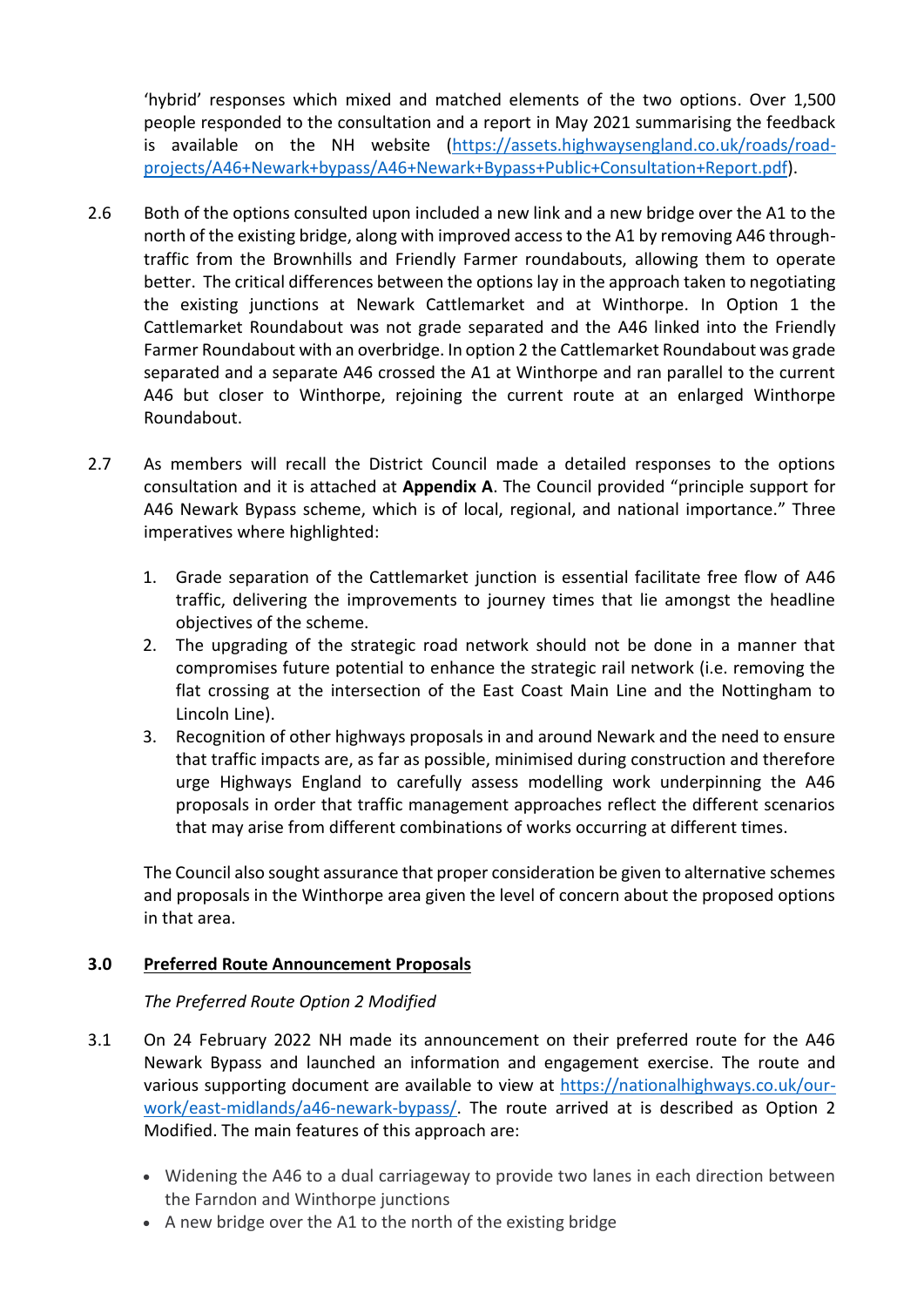- A flyover junction at Cattle Market with the A46 elevated to pass over the roundabout
- Traffic lights to Farndon junction to improve traffic flows during peak hours
- A five-arm roundabout at Winthorpe roundabout with traffic lights to connect the new A46 link.
- 3.2 NH state that "While key features of the scheme remain the same as Option 2, following your feedback and additional assessments, we have modified the route to be further away from Winthorpe, and partially back on to the existing A46, between Friendly Farmer roundabout and Winthorpe junction." Set out below is a map of the preferred route proposed by NH.



Contains OS data © Crown copyright and database right 2022 Ordnance Survey 100030649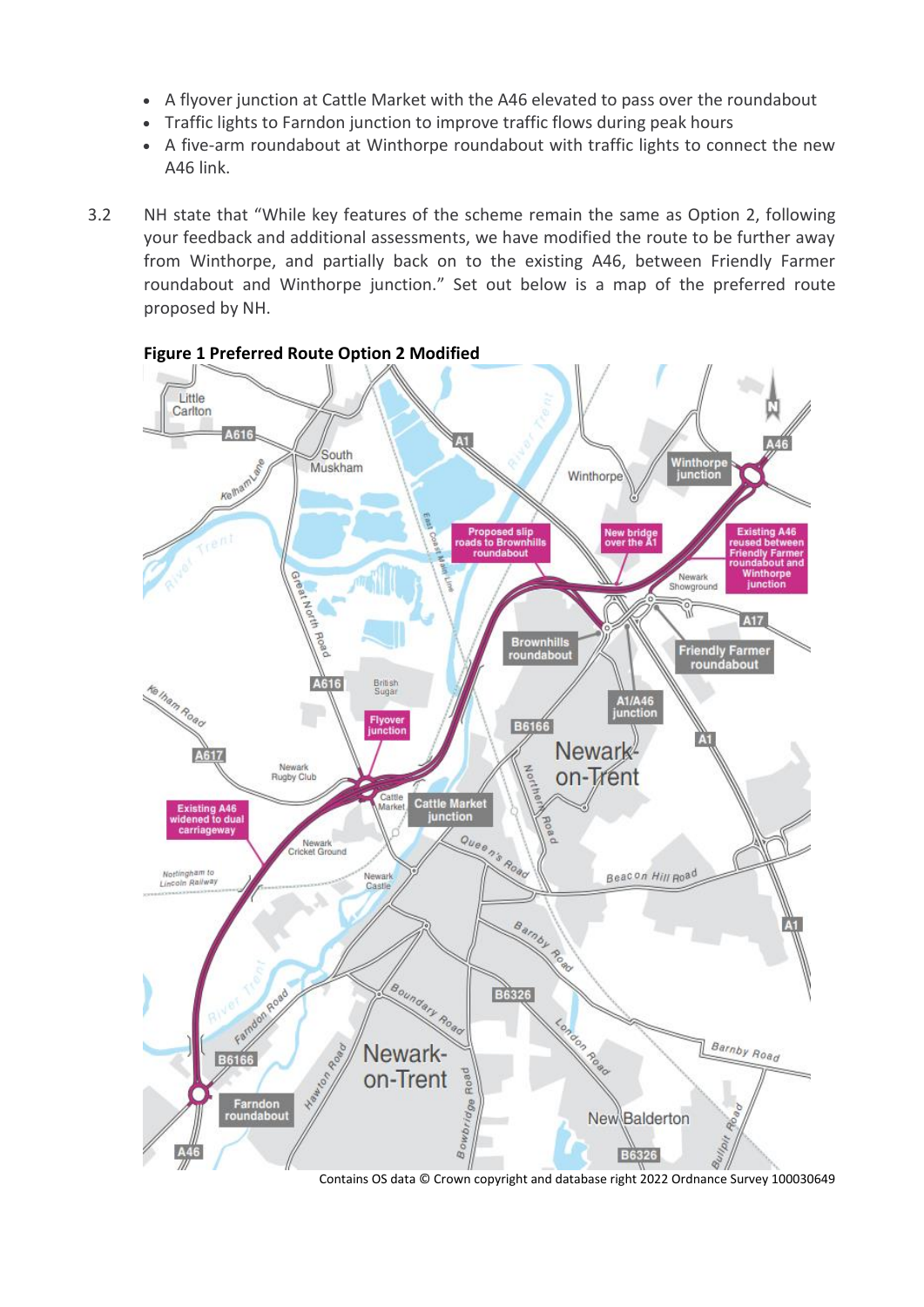*Meeting the Council's Objectives and concerns?*

- 3.3 As set out at 2.7 and in Appendix A the Council made a detailed response to the options consultation that was undertaken last year. In terms of the Councils three imperatives it should be noted that the grade separation of the Cattlemarket Roundabout has been proposed. With regard to the other two; discussion between ourselves NH, Network Rail, and Nottinghamshire County Council have led to the conclusion that the proposed approach in the vicinity of the Newark Flat crossing will not prejudice future rail improvements. NH have engaged in ongoing dialogue on the issues of other transport proposals in and around Newark and have been working with the Council, County Council and Urban & Civic (the Middlebeck developers) to ensure that the A46/Southern Link Road junction will work with the A46 Bypass as now proposed. In terms of minimising the impact during initial discussion NH have stated that they believe the nature of the proposed road construction may well led to limited impact on traffic flows, potentially involving night closures, however the Council will continue to pursue this issue as the scheme advances. It is also important to note that the completion of the SLR before works commence on the A46 Newark Bypass will be an important piece of any mitigation strategy.
- 3.4 Officers are currently reviewing the proposals in detail to consider if it addresses our more detailed concerns and attached at **Appendix B** is an assessment at the time of writing of if they have been met by the preferred route. As the Preferred Approach includes a grade separated junction consideration will need to be given to the impact on the Council's Lorry Park. It would appear that a significant area adjacent to the A46 and fronting onto Great North Road will be taken up with embankments and a balancing pond. Furthermore it will be important to understand that the route could have implications for the location of any replacement lorry park – given one potential location is Newark Showground.

# *Next Steps and Timetable for Road Delivery*

3.5 Set out in Figure 2 is the timetable NH has set out that for next steps. It will be working to prepare a preliminary design once this period of engagement is completed. The Preliminary Design stage will include statutory public consultation on the details of the proposed design.



**Figure 2 Timetable for Development and Implementation**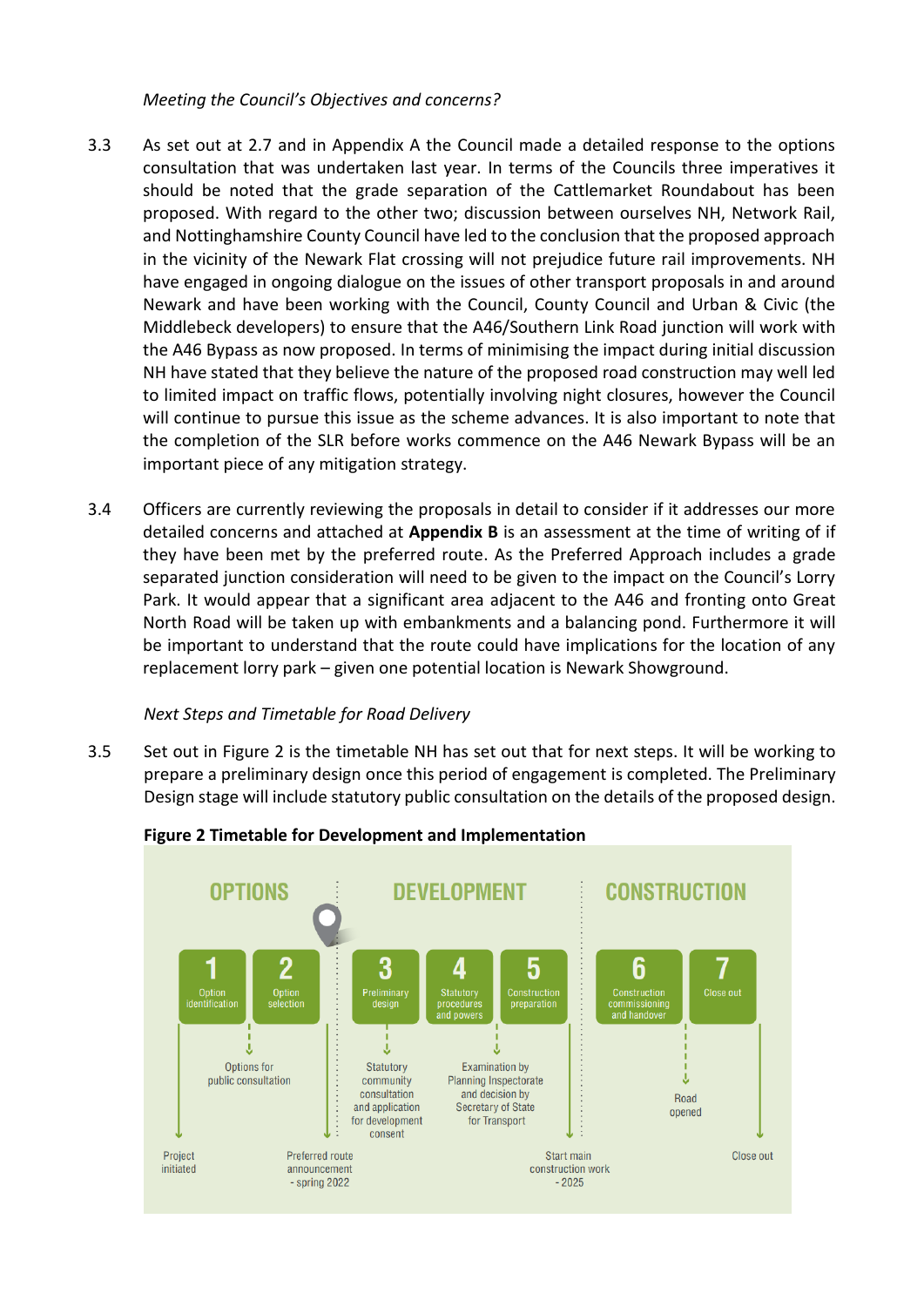3.6 Clearly whilst this is not a formal stage of consultation the Council will need to consider a formal response to the proposal to inform further detailed working with NH, partners and communities. We will need to consider any detailed technical points which NH need to be aware of before starting detailed design work. Work is ongoing to reach a conclusion on the detailed impact of the Preferred Route and it is proposed that once this work has concluded the Director of Planning & Growth in consultation with the Leader of the Council, Chairman of the Economic Development Committee and Chairman of the Planning Committee submit the Council's formal comments on the A46 Newark Bypass Preferred Route.

# **4.0 Equalities Implications**

4.1 From the Council's perspective, the A46 is identified as a key piece of infrastructure in the Local Development Framework and in the Community Plan. Preparation of the former (in the form of the Amended Core Strategy) required that all policies were subject to appraisal against the Integrated Impacts Assessment (IIA). The IIA incorporates a Sustainability Appraisal, Strategic Environmental Assessment, Equalities Impact Assessment (EqIA) and Health Impact Assessment (HIA). The EqIA is a way of demonstrating the District Council is fulfilling the requirements of the Public Sector Equality Duty contained in section 149 of the Equality Act 2010.

# **5.0 Digital Implications**

**5.1** There are no direct digital implications arising from this report.

# **6.0 Financial Implications FIN21-22/782**

6.1 There are no financial implications arising from this report. Any consideration of the impact of the proposals on the Lorry Park can only be properly considered when a detailed design is developed.

# **7.0 Community Plan – Alignment to Objectives**

7.1 Delivery of the A46 Newark Bypass is highlighted as a specific aim within the Community Plan objective of delivering inclusive and sustainable economic growth. Achieving this objective will help reduce congestion on the town's roads and, allied to the delivery of the Southern Link Road, has great potential to support the enhancement of the town centre, while increased road capacity will facilitate new jobs in the district that will contribute to increased opportunities for greater social mobility.

# **8.0 RECOMMENDATION**

**That Members delegate to the Director – Planning & Growth, in consultation with the Leader of the Council, Chairman of the Economic Development Committee and Chairman of the Planning Committee, authority to formally submit the Council's formal comments on the A46 Newark Bypass Preferred Route.**

#### **Reason for Recommendation**

**To positively influence National Highways decision-making process and to ensure that the Preferred Route delivers optimal local and strategic benefits.**